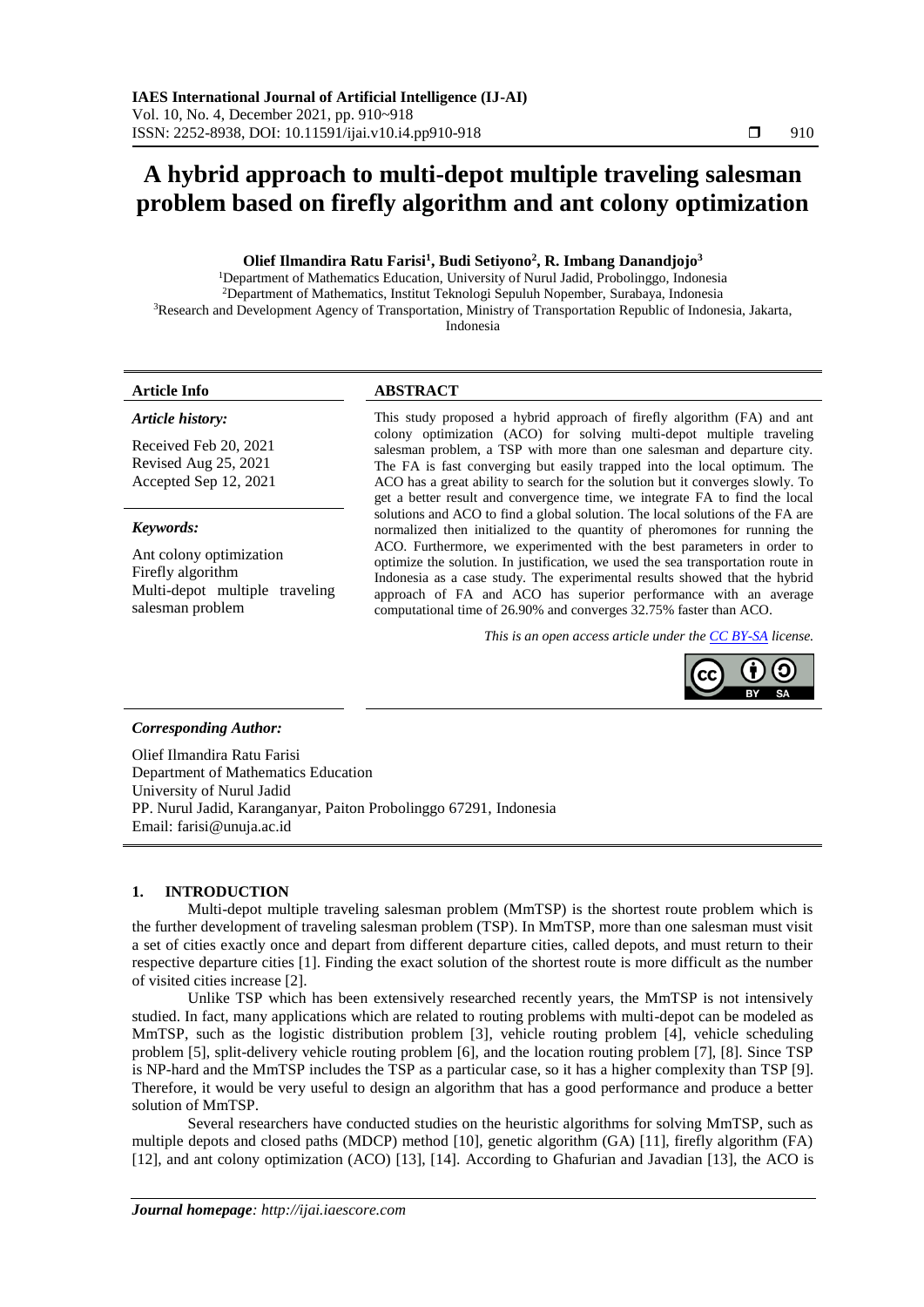compared to Lingo 8.0 and showed that the ACO obtained an optimal solution faster than Lingo 8.0. The ACO is an optimization algorithm that adopts the behavior of ant colonies which was developed by Dorigo to solve TSP [15]. The ACO is robust and has a great ability in finding NP-hard problems solution [16]. It is also easily applied and understandable [17]. However, the change in the ACO's probability distribution in each iteration causes the uncertainty of the ACO's convergence [18]. Therefore, a few researchers developed a hybrid approach to improve the robustness of the ACO method, such as the integration of FA and ACO.

The FA is an algorithm based on the flashing behaviour of fireflies and was proposed by Yang [19]. The FA is easy to implement and has a fast convergence capability but it can be trapped into local optimum solution [20], [21]. A combination of FA and ACO approaches has been developed in solving various problems, such as economic power dispatch [22], traveling salesman problem (TSP) [23], and constrained engineering design problems [24]. According to the researches, a hybrid approach of FA-ACO has better performance than ACO itself.

In this regard to improve the accuracy and convergence time of ACO in finding the solution of MmTSP, we propose a hybrid approach of FA and ACO to optimize sea transportation routes in Indonesia to increase the effectiveness and efficiency of sea transportation services by the ministry of transportation. This problem can be modeled as a MmTSP since 51 ports must be visited with 5 ports being the main focus of the sea highway development as depots. Using the fast converge of FA, we find the local solutions with a shorter time. The local solutions are used for pheromone's initialization in the ACO to find the optimal solution.

# **2. PROPOSED METHOD**

In this paper, we develop a hybrid FA-ACO to solve MmTSP. In this method, FA is used to find the local solutions then ACO will find the global solution based on FA's solutions. By finding the best combination of the lower possible number of ants and fireflies as well as all the parameters needed to run FA and ACO, we can optimize the solution and minimize the convergence time. In the ACO method, the initial pheromones trail is distributed equally for each edge. But, in the hybrid FA-ACO, we set the initial trail based on the local solutions obtained by FA. The pheromones will be added on the edge which is part of the best local solutions. In this way, the probability of ants visiting the edge is bigger. The stages of the proposed method are shown in Figure 1.



Figure 1. Stages of hybrid firefly algorithm-ant colony optimization

#### **2.1. Local search by FA**

Firefly Algorithm is an algorithm that is inspired by light-based fireflies' movements. It was first introduced by Yang [19] to solve continuous problems. To solve the permutation problem like MmTSP, the FA is discretized [25].

Fireflies move towards other fireflies that have a brighter light. The intensity of the light is influenced by the distance and absorption of light by air. The farther the distance, the smaller the intensity of the light. Also, the greater the absorption of light, the smaller the intensity of the light produced.

Based on [26] work, in this study, the fireflies represent permutation solutions of MmTSP. For example, Figure 2 shows the permutation representation of MmTSP with city-1 and city-5 as depots. The tour for the first salesman is 1-8-4-10-6-1 while the second salesman's tour is 5-7-9-3-2-5.

Since the objective function of the MmTSP is minimizing the cost, the light intensity of a firefly  $(I_k)$ is calculated as the inverse of the total cost. The smaller the total cost produced, the brighter the light intensity emitted. After the fireflies have their brightness, the distance between two fireflies is determined by (1),

*A hybrid approach to multi-depot multiple traveling salesman problem … (Olief Ilmandira Ratu Farisi)*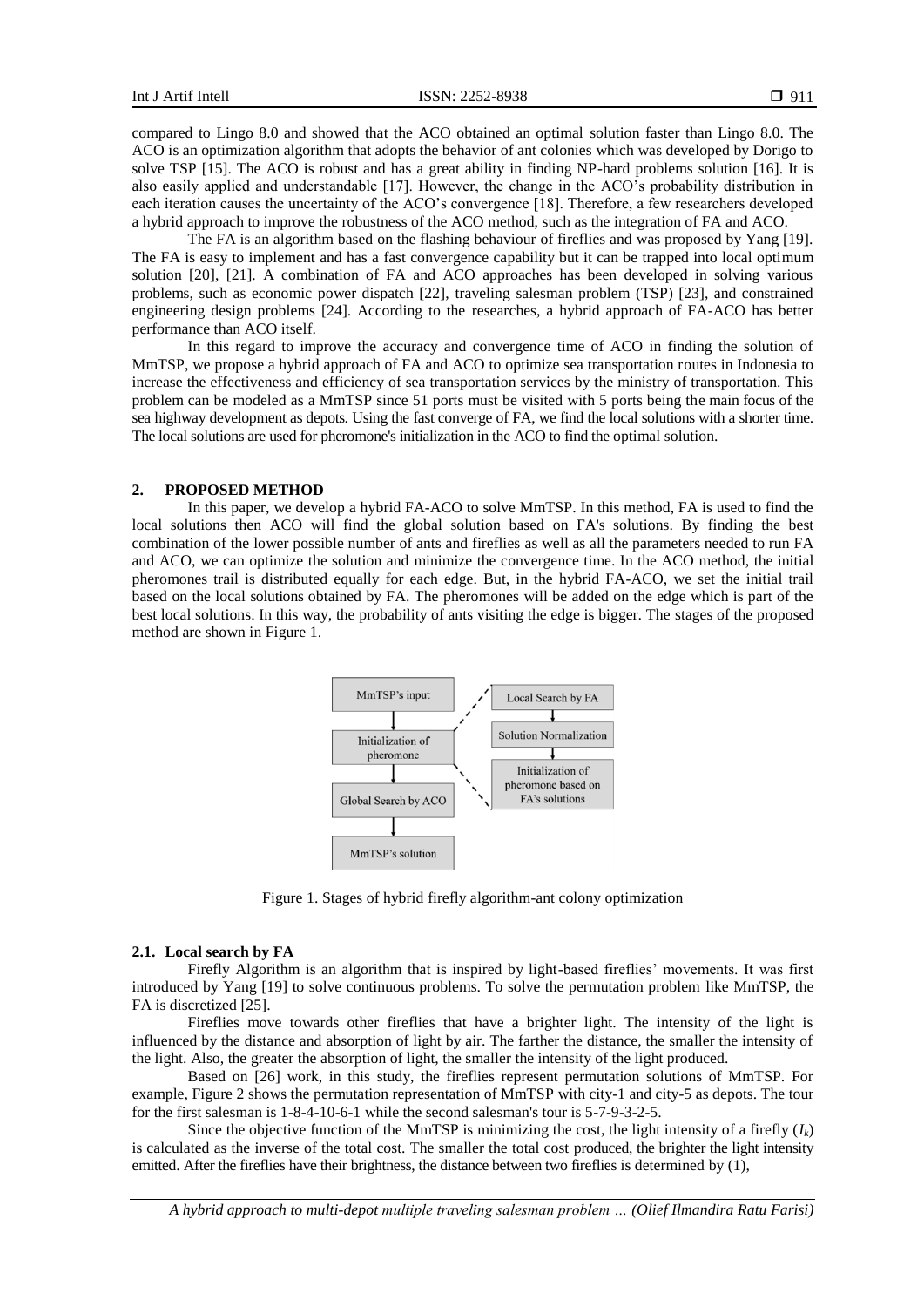$$
d(i, j) = \frac{\Delta d(i, j)}{N} \times 10\tag{1}
$$

where  $\Delta d(i, j)$  is the number of different edges between the permutation representation of firefly-*i* and firefly-*j*, and *N* is the number of cities. In Figure 3, three edges 4-10,10-6,7-9 in firefly-*i* do not belong in firefly-*j.* In other words, there are three edges 4-6, 7-10, 10-9 in firefly-*j* do not exist in firefly-*i*. Therefore, the distance between firefly-*i* and firefly-*j* is 3. A firefly moves toward the most attractive firefly based on the brightness and the distance. The attractiveness of firefly-*j* seen by firefly-*i* is any monotonic decreasing function in  $(2)$ ,

$$
\xi(i,j) = \xi_0 e^{-\gamma d^2} \tag{2}
$$

where *d* is the distance between the two fireflies,  $\xi_0$  is the light intensity of firefly-*j* at zero distance, and  $\gamma \in$ [0,  $\infty$ ) is light absorption. If  $\gamma \to 0$ , then  $\xi(i,j) = \xi_0$ . It means that at any distance, the attractiveness of firefly-*j* when seen by firefly-*i* is the same. If  $\gamma \to \infty$ , then firefly-*j* cannot be seen at any distance because the value of light absorption is too large. Hence, the value of  $\gamma$  must be tested because it will affect on the attractiveness of fireflies. The coefficient  $\gamma$  is in the interval [0.01, 0.15].

A firefly moves toward the other firefly that has the most attractiveness. If there are no fireflies with greater attractiveness, it moves randomly. The number of movement's steps that must be taken by firefly-*i* which attracted to the brighter firefly-*j* is (3);

$$
x_i = random(1, \Delta d(i, j))
$$
\n(3)

In MmTSP, the movement of firefly is the inversion mutation of its permutation representation. Inverse mutations are carried out in visited cities excluding depots. By using inversion mutation, the previous permutation represented by the firefly is not deformed. Figure 4 illustrate the movement of firefly-*i*.

This movement will make changes to the solutions represented by fireflies. Since each firefly moves for *m* times, it will produce *m* new solutions. If there are *p* moving fireflies, there will be *pm* new solutions. Choose the best solutions *p* of *p + pm* existing solutions as the new population of fireflies for the next iteration.

| 184 |  | 10 <sub>1</sub> | 6 1 5 7 9 3 2 5 |        |  |  |  |
|-----|--|-----------------|-----------------|--------|--|--|--|
|     |  |                 |                 | $\sim$ |  |  |  |

Figure 2. Permutation representation of MmTSP's solution



Figure 3. The distance of the two fireflies is the different edges between firefly-i and firefly-j





# **2.2. Normalization and initialization**

After FA satisfied the stopping condition, there will be *p* best fireflies. In several cases, there is a possibility that some of the fireflies have the same representation of the solution. Hence, it is necessary to normalize the solutions. The same solutions will be considered as one solution. Then, assume that there are *q* solutions as candidate tours after normalization. From the *q* candidate tours, add the pheromones on the edges included in the tours to initialize the pheromones of ACO. The rules for adding pheromones are based on the order of the best solutions which is defined as (4);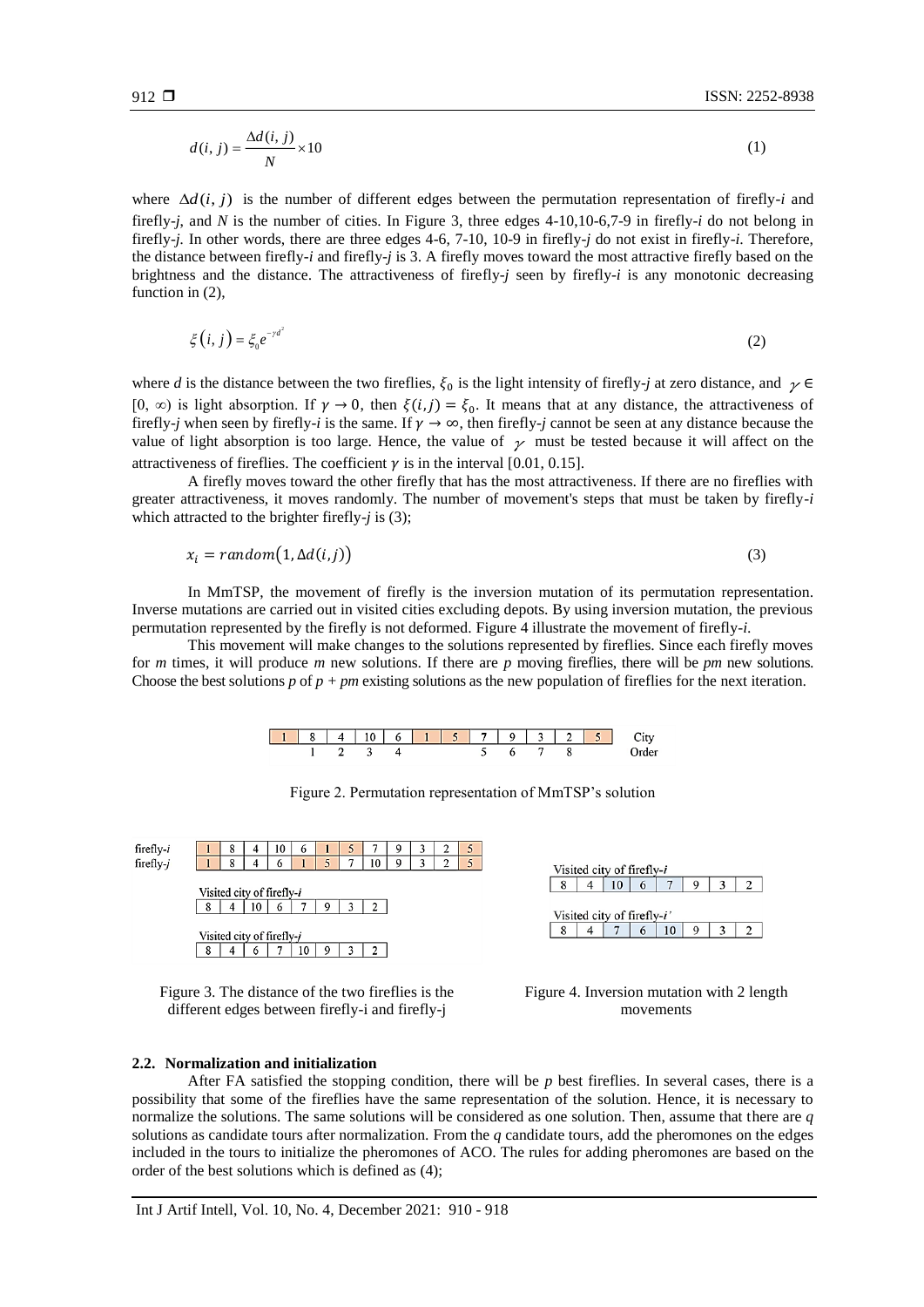$\Delta t_{i,j} = \frac{10}{a}$  $\frac{10}{q}(q-k+1)$  (4)

where  $(i, j)$  is the edge of the *k*-th best solution of the q existing solutions. In this way, the edge that is part of the first-best solution will get more pheromones than the edges on the second-best solution. Thus, the most passed edges of the *q* candidate tours will get the most pheromones addition. By setting initial pheromones with different quantity based on the local solutions of the FA, it will minimize the number of agents and iterations for running the ACO.

### **2.3. Global search by ACO**

ACO is an algorithm developed by Dorigo to find the shortest path which adapts the behavior of the ants [15]. In finding food sources, ants produce pheromones which is useful for recognizing same-sex, other individuals, and groups as well as for helping the reproductive process. Moving ants will release pheromones on the ground and create a trail. After a certain interval, pheromones will experience evaporation.

For finding the global solution of MmTSP, place *n* ants at one of the depots. For each ant, the first element of the tabu list is equal to its depot. Set initial trail  $\tau_{ij}(t)$  for quantity of pheromones at time *t* on edge  $(i, j)$  from normalization results based on the FA's solutions. The probability of ant- $k$  moves from city-*i* to city-*j* is defined as (5):

$$
p_{ij} = \begin{cases} \frac{\left[\tau_{ij}(t)\right]^{\alpha} \left[\eta_{ij}(t)\right]^{\beta}}{\sum_{u \in U_k} \left[\tau_{iu}(t)\right]^{\alpha} \left[\eta_{iu}(t)\right]^{\beta}} \\ 0, otherwise \end{cases}
$$
(5)

where  $\eta_{ij}$  is the visibility namely the inverse of the total distance, and  $U_k$  is the set of unvisited cities by ant-*k*, with  $\alpha$  and  $\beta$  are the factors that influences the pheromones and visibility, respectively. After all of the ants have completed a tour, the tabu list is filled with the visited cities produced by each ant. Then, the trail intensity is updated using the global pheromones update rule.

The pheromones update rule involves the evaporation on all edges and pheromones' addition on the ants' passed edges. It is also affected by the distance produced by the ants. The shorter the tour, the more pheromones the ants leave behind. Thus, the edges with lots of pheromones will be more desirable on tours in the next iterations. The global pheromones update rules defined as (6):

$$
\tau_{ij} \left( new \right) = \left( 1 - \rho \right) \tau_{ij} \left( old \right) + \sum_{k=1}^{m} \Delta \tau_{ij}^{k} \tag{6}
$$

where  $\rho$  represents the evaporation of trail, and  $\Delta \tau_{ij}^k$  is the addition of pheromones produced by ant-*k* on the edge  $(i, j)$  is calculated by  $(7)$ ,

$$
\Delta \tau_{ij}^k = \begin{cases} \frac{Q}{d_k}, & \text{if ant} - k \text{ uses } (i, j) \\ 0, & \text{otherwise} \end{cases} \tag{7}
$$

where  $Q$  is a constant and  $d_k$  is the total distance passed of ant-*k*.

The best tour produced by the ants is saved and the tabu list is emptied to save the tour for the next iteration. This process will be repeated until it meets a stopping condition. At the end of the method, we will obtain the tour with minimum cost as the solution of MmTSP.

# **3. RESULT AND DISCUSSION**

#### **3.1. Mathematical Modeling**

Based on the mathematical model of MmTSP [27], the sea transportation route problem in Indonesia can be modeled as follows. Let *N* be a finite set of ports and  $C_{ij} = [c_{ij}], (i, j \in N)$  be the cost matrix from port-*i* to port-*j*. The set *N* is partitioned into  $N = DUN'$  where *D* be the first five-port of *N* as depots and  $N' =$ {6,7, … ,51} be the set of ports excluding depots. There is 1*<sup>i</sup>* ship is placed at depot-*i*.

For any ships,  $v_i$  is the number of visited ports on the ship's path from depot to port-*i*. Constant *L* and *U* are the minimum and the maximum number of ports a ship may visit, respectively; thus,  $1 \le v_i \le$  $U \forall i > 2$ . In this study, we used lower bound  $L = 8$  and upper bound  $U = 12$ . A binary variable  $x_{ijk}$  is defined as equal to 1 if the ship departure from the *k*th port passes the  $(i, j)$  and  $x_{ijk}$  is equal to 0, otherwise. If  $x_{ikk}$ 1, then  $8 \le v_i \le 11$  must be satisfied;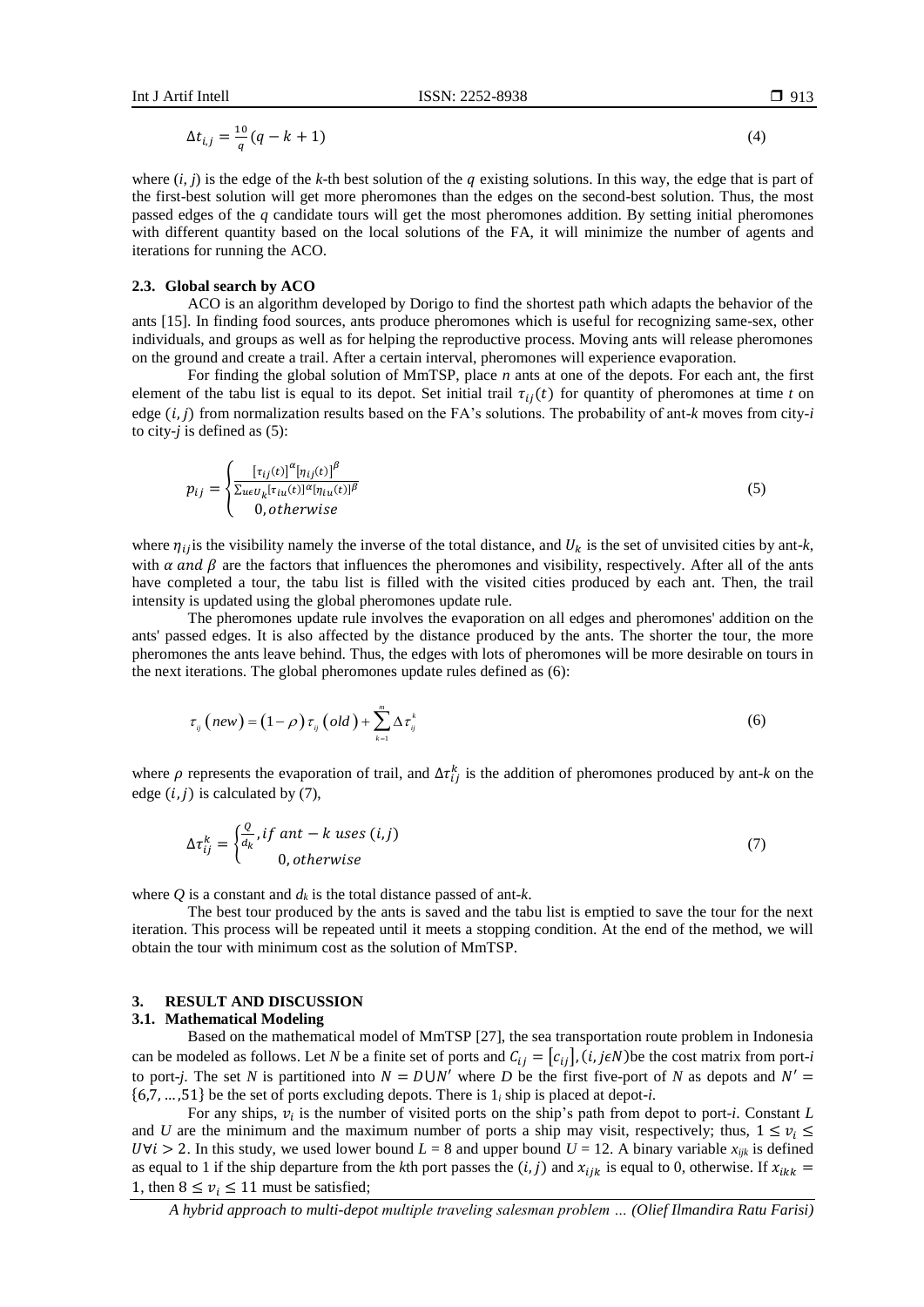$$
\min \Biggl( \sum_{_{k \in D}} \sum_{_{j \in N^{\text{-}}}} \bigl( c_{_{kj}} x_{_{kjk}} + c_{_{jk}} x_{_{jkk}} \bigr) + \sum_{_{k \in D}} \sum_{_{i \in N^{\text{-}}}} \sum_{_{j \in N^{\text{-}}}} c_{_{ij}} x_{_{ijk}} \Biggr)
$$

s.t

$$
\sum_{j \in N} x_{kjk}} = 1_k, k \in D \tag{9}
$$

$$
\sum_{k \in D} x_{_{kk}} + \sum_{k \in D} \sum_{i \in N'} x_{_{ijk}} = 1, j \in N'
$$
\n(10)

$$
x_{\kappa_{ijk}} + \sum_{i \in N'} x_{\kappa_{ijk}} - x_{\kappa_{ijk}} - \sum_{i \in N'} x_{\kappa_{ijk}} = 0, k \in D, j \in N'
$$
\n(11)

$$
\sum_{j \in N'} x_{kjk} - \sum_{j \in N'} x_{jkk} = 0, k \in D
$$
\n(12)

$$
v_{i} + 10\sum_{k \in D} x_{kk} + \sum_{k \in D} x_{kk} \le 11, i \in N
$$
\n(13)

$$
v_{i} + \sum_{k \in D} x_{kk} + (-6) \sum_{k \in D} x_{kk} \le 2, i \in N
$$
\n(14)

$$
\sum_{k \in D} x_{kk} + \sum_{k \in D} x_{kk} \le 1, i \in N
$$
\n(15)

$$
v_{i} - v_{j} + 12 \sum_{k \in D} x_{ijk} + 10 \sum_{k \in D} x_{jk} \le 11, i \ne j; i, j \in N
$$
\n(16)

From the formulation, (8) is the objective function. As shown in (9) ensures that there is exactly  $1_k$ ship depart from each depot. As shown in (10) ensures that each port is visited exactly once. As shown in (11) and (12) are constraints that represent route continuity for ports and depots, respectively. Inequality (13) and (14) require upper and lower bound to the number of ports in the tour, respectively. These constraints  $v_i$ to be equal to 1, if *i* is the first port in a tour. Inequality (15) prohibits tours with just one port. Inequality (16) is sub-tour elimination constraints (SECs) that prevent possible solutions which have closed tours of ports with no depots as starting and ending ports.

#### **3.2. Experimental results**

The experiment is implemented on a 2.2 GHz Intel(R) Core(TM) i7 computer with 4.00 GB RAM using MATLAB. The experiment is examined for the sea transportation route. There are 51 ports with 5 ports as depots. In this study, there is exactly one ship in each depot and each ship may only visit a minimum of 8 ports as lower bound and a maximum of 12 ports as the upper bound.

We conducted an experiment to find the best parameters for running a local search by the FA and a global search by the ACO. The parameters play an important role in finding a solution, as shown in Figure 5. The parameters used are those that can reach the optimal solution in the least possible time. The minimum number of iterations to run a local search by FA is 100 iterations shown in Figure 5(a). For running a global search by the ACO, the convergence is reached after 229 iterations shown in Figure 5(a). The result is obtained by running the method for 1000 iterations. If no improvement of the result after 100 successive iterations, then we stop the iterations. In Figure 5(b) and Figure 5(c), 4 fireflies and 5 movements for each firefly, respectively, are enough to get the optimum solution. Figure 5(d) indicated the value of light absorption to get an optimal solution. We get  $\gamma = 0.11$ .

Table 1 shows the correlation of  $\alpha$  and  $\beta$  to get an optimum solution. The value tested were:  $\alpha$  =  ${0.5, 1, 2}$  and  $\beta = {1,2,5}$ . The optimal solution is reached when  $\alpha = 1$  and  $\beta = 5$ . We used these values for each experiment. In Figure 5(e), the best solution is obtained when  $\rho = 0.5$ . The minimum number of ants used for global search is 20 shown in Figure 5(f).

(8)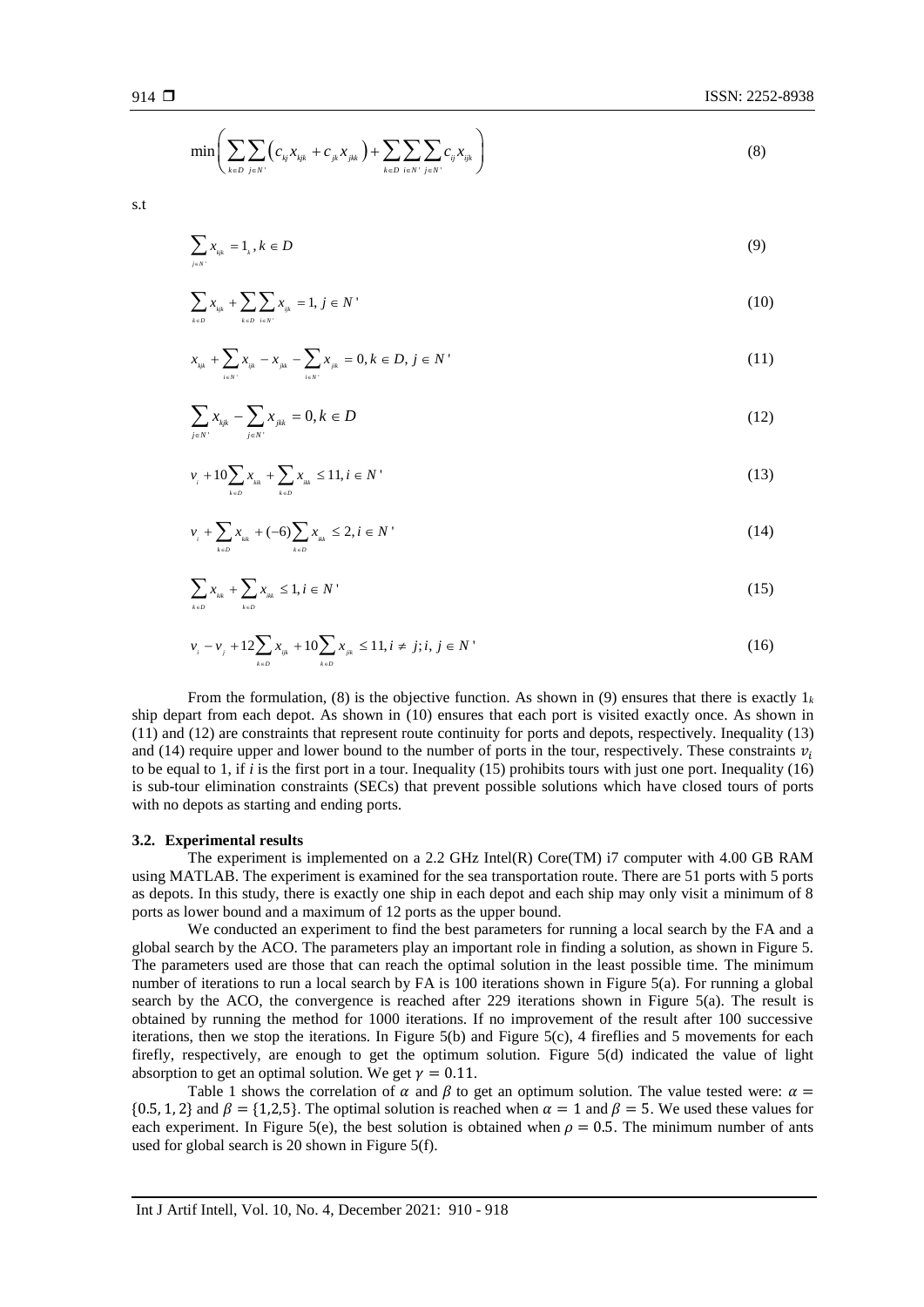

Figure 5. Parameter correlation with the best solution known, (a) the number of minimum iterations needed by FA local search and ACO global search, (b) correlation of the number of fireflies with the best solution known, (c) correlation of the number of movements with the best solution known, (d) correlation of light absorption with the best solution known, (e) correlation of coefficient with the best solution known, (f) correlation of the number of ants with the best solution known

From the experiments, the parameter settings to execute hybrid FA-ACO are  $\gamma=0.11,\alpha=1,\beta=5,\rho=0.5,Q=100,4$  fireflies with 5 movements, 20 ants, and 100 and 229 iterations of the FA and ACO, respectively. As shown in Figure 6 the comparison of performance between hybrid FA-ACO and ACO, Figure 6(a) presents the solution of hybrid FA-ACO and ACO after running the experiment 50 times. The hybrid FA-ACO reached the best solutions 31 out of 50 times by achieving an optimal solution that is better than ACO. It showed that the hybrid FA-ACO has better performance than ACO.

*A hybrid approach to multi-depot multiple traveling salesman problem … (Olief Ilmandira Ratu Farisi)*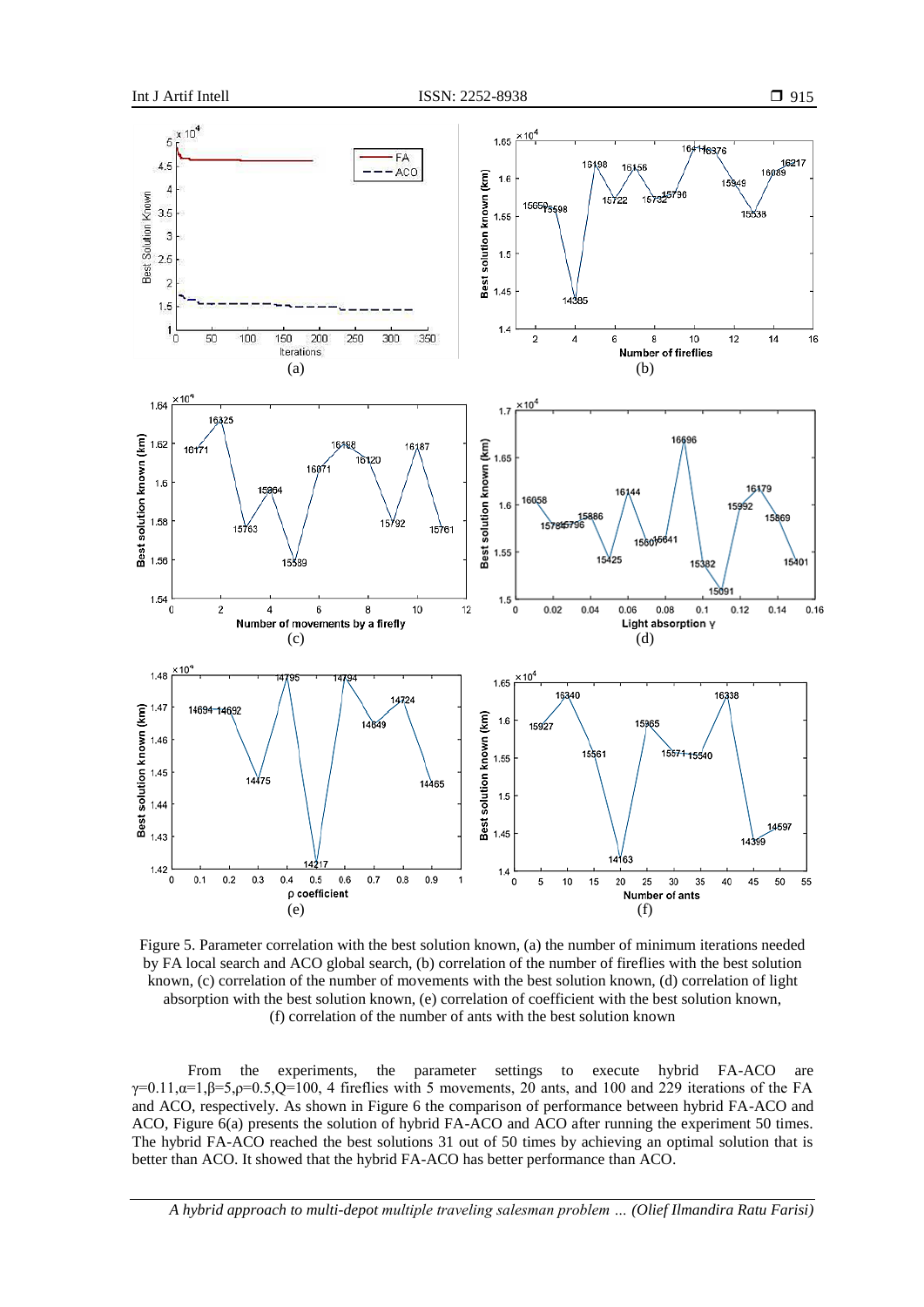The performance's comparison of hybrid FA-ACO and ACO from 50 experiments is shown in Table 2. Our proposed method achieved the best solution known closer to the exact solution than ACO. The hybrid FA-ACO has an average solution better than the ACO. The average of convergence time of the method is also better than ACO. It can conclude that the proposed method yields a better solution and computationally faster than ACO.

Figure 6(b) shows the convergence of hybrid FA-ACO and ACO to achieve the best solution. In getting the best solution, which is 13828 km, the hybrid FA-ACO converged after 16.86102 seconds. Meanwhile, the convergence of ACO whose best solution is 13882 km km reached after 25.07218 seconds these results proved that our proposed method can improve the performance of ACO. It can find a better solution and converge faster than the ACO.

| Table 1. Correlation of and coefficient with the best solution known |     |                                 |                    |  |  |  |
|----------------------------------------------------------------------|-----|---------------------------------|--------------------|--|--|--|
| $\alpha$                                                             |     | The best solution is known (km) | Running time $(s)$ |  |  |  |
| 0.5                                                                  | 1.0 | 21038                           | 81.4154            |  |  |  |
| 0.5                                                                  | 2.0 | 17169                           | 80.0412            |  |  |  |
| 0.5                                                                  | 5.0 | 14659                           | 83.1577            |  |  |  |
| 1.0                                                                  | 1.0 | 19088                           | 80.0881            |  |  |  |
| 1.0                                                                  | 2.0 | 16072                           | 79.0493            |  |  |  |
| 1.0                                                                  | 5.0 | 14231                           | 81.7190            |  |  |  |
| 2.0                                                                  | 1.0 | 18872                           | 79.8144            |  |  |  |
| 2.0                                                                  | 2.0 | 16532                           | 77.6645            |  |  |  |
| 2.0                                                                  | 5.0 | 15361                           | 81.1222            |  |  |  |



Figure 6. The comparison of performance between hybrid FA-ACO and ACO; (a) in reaching the best solution known from 50 experiments, (b) convergence time in reaching the best solution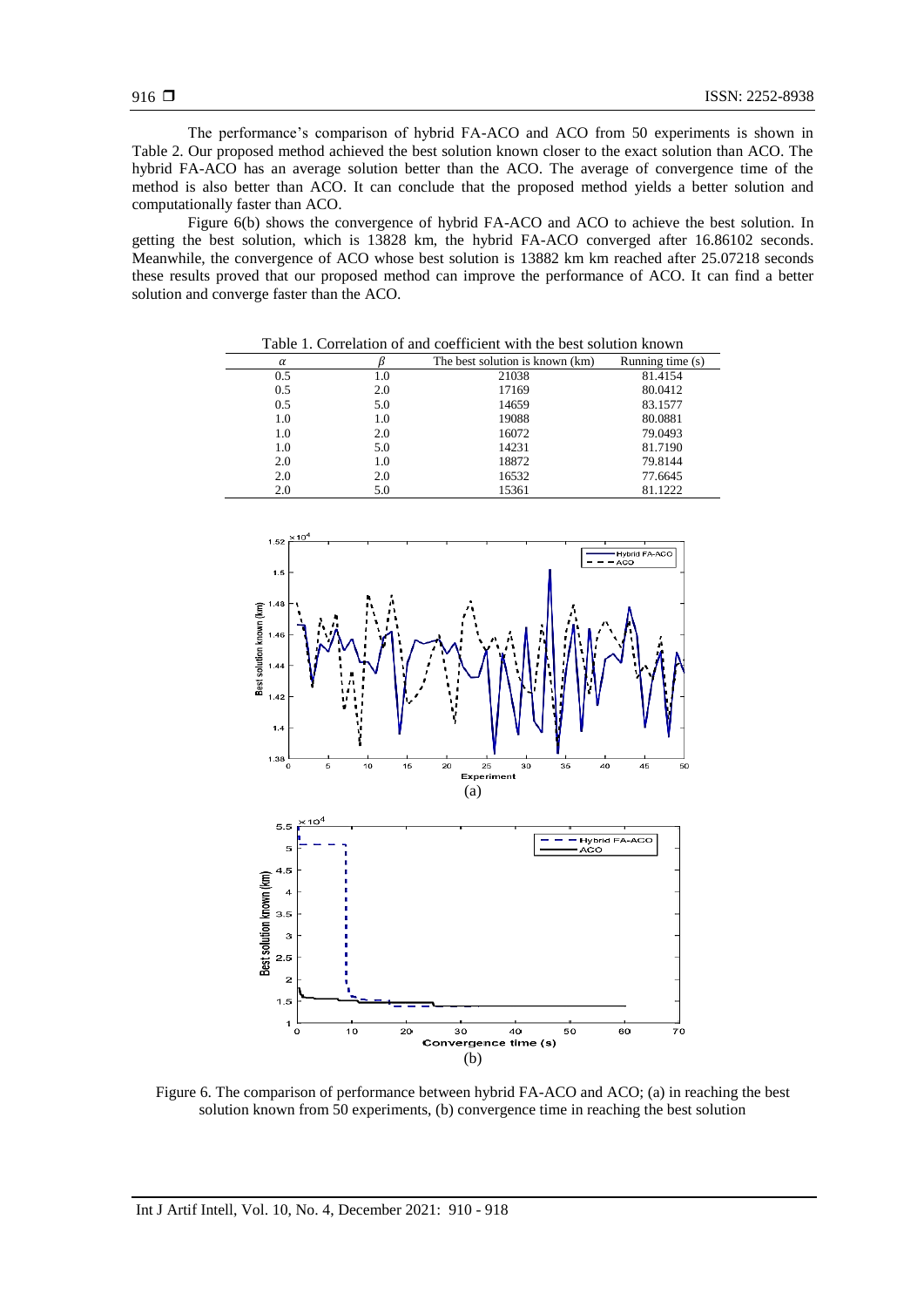Table 2. Comparisons of hybrid FA-ACO and ACO from 50 experiments

| Method        | The best solution is known (km) | Average solution (km) | Average time (s) |
|---------------|---------------------------------|-----------------------|------------------|
| Hybrid FA-ACO | 3828                            | 14400.28              | 44.42685         |
| ACO           | 3882                            | 14463.24              | 60.77814         |

# **4. CONCLUSION**

In this paper, a hybrid approach based on FA and ACO for solving multi-depot multiple traveling salesman problems was presented. The proposed method has three main stages: i) local search by FA; ii) normalization and initialization; and iii) global search by ACO. The main purpose is to find a better solution and minimize the time of convergence. Parameters play an important role in running the hybrid FA-ACO. The best parameter settings to execute hybrid FA-ACO to solve 51 ports with 5 depots and one salesman in each depot are  $\gamma = 0.11$ ,  $\alpha = 1$ ,  $\beta = 5$ ,  $\rho = 0.5$ ,  $\dot{Q} = 100$ , 4 fireflies with 5 movements, 20 ants, and 100 and 229 iterations of the FA and ACO, respectively. The experiment results demonstrated that the hybrid FA-ACO provides better performance than the ACO. Our method obtained the best solution better than ACO and achieved an average computation time of 26.90% faster than ACO. Also, to reach the best solution, hybrid FA-ACO converges 32.75% faster than ACO.

#### **REFERENCES**

- [1] E. Benavent and A. Martínez, "Multi-depot Multiple TSP: A polyhedral study and computational results," *Annals of Operations Research*, vol. 207, no. 1, pp. 7-25, 2013, doi: 10.1007/s10479-011-1024-y.
- [2] S. Saud, H. Kodaz, and İ. Babaoğlu, "Solving travelling salesman problem by using optimization algorithms," *KnE Social Sciences*, vol. 3, no. 1, pp. 17-23, 2018, doi: 10.18502/kss.v3i1.1394.
- [3] W. Ho, P. Ji, and P. K. Dey, "A multi-depot travelling salesman problem and its iterative and integrated approaches," *International Journal of Operational Research*, vol. 1, no. 4, pp. 382-395, 2006, doi: 10.1504/IJOR.2006.010211.
- [4] S. Salhi, A. Imran, and N. A. Wassan, "The multi-depot vehicle routing problem with heterogeneous vehicle fleet: Formulation and a variable neighborhood search implementation," *Computers & Operations Research*, vol. 52, pp. 315-325, 2014, doi: 10.1016/j.cor.2013.05.011.
- [5] X. Xu, Z. Ye, J. Li, and C. Wang, "Solving a large-scale multi-depot vehicle scheduling problem in urban bus systems," *Mathematical Problems in Engineering*, vol. 2018, 2018, Art. No. 4868906, doi: 10.1155/2018/4868906.
- [6] S. Ray, A. Soeanu, J. Berger, and M. Debbabi, "The multi-depot split-delivery vehicle routing problem: Model and solution algorithm," *Knowledge-Based Systems*, vol. 71, pp. 238-265, 2014, doi: 10.1016/j.knosys.2014.08.006.
- [7] S. Nucamendi-Guillén, A. Gómez Padilla, E. Olivares-Benitez, and J. M. Moreno-Vega, "The multi-depot open location routing problem with a heterogeneous fixed fleet," *Expert Systems with Applications*, vol. 165, 2021, Art. no. 113846, doi: 10.1016/j.eswa.2020.113846.
- [8] Y. Chan and S. F. Baker, "The multiple depot, multiple traveling salesmen facility-location problem: Vehicle range, service frequency, and heuristic implementations," *Mathematical and Computer Modelling*, vol. 41, no. 8-9, pp. 1035-1053, 2005, doi: 10.1016/j.mcm.2003.08.011.
- [9] H. Larki and M. Yousefikhoshbakht, "Solving the multiple traveling salesman problem by a novel meta-heuristic algorithm," *Journal of Optimization in Industrial Engineering*, vol. 16, pp. 55-63, 2014.
- [10] M. S. Hou and D. B. Liu, "A novel method for solving the multiple traveling salesmen problem with multiple depots," Chinese Science Bulletin, vol. 57, no. 15, pp. 1886-1892, 2012, doi: 10.1007/s11434-012-5162-7.
- [11] N. Javadian, F. Adbesh, and K. Kardel, "A new approach to solving the fixed destination multi-depot multiple traveling salesman problem using genetic algorithms," *7th International Conference on Optimization: Techniques and Applications (ICOTA7),* 2007, vol. 49, doi: 10.13140/RG.2.1.3958.2244
- [12] L. Kota and K. Jármai, "Preliminary studies on the fixed destination mmtsp solved by discrete firefly algorithm," *Advanced Logistic systems*, vol. 7, no. 2, pp. 95-102, 2013.
- [13] S. Ghafurian and N. Javadian, "An ant colony algorithm for solving fixed destination multi-depot multiple traveling salesmen problems," *Applied Soft Computing,* vol. 11, no. 1, pp. 1256-1262, 2011, doi: 10.1016/j.asoc.2010.03.002.
- [14] T. Ramadhani, G. F. Hertono, and B. D. Handari, "An ant colony optimization algorithm for solving the fixed destination multi-depot multiple traveling salesman problem with non-random parameters," *AIP Conference Proceeding*, vol. 1862, no. 1, 2017, Art. No. 030123, doi: 10.1063/1.4991227.
- [15] M. Dorigo, V. Maniezzo, and A. Colorni, "Ant system: Optimization by a colony of cooperating agents," *IEEE Transactions on Systems, Man, and Cybernetics, Part B (Cybernetics),* vol. 26, no. 1, pp. 29-41, 1996, doi: 10.1109/3477.484436.
- [16] S. Ebadinezhad, "DEACO: Adopting dynamic evaporation strategy to enhance ACO algorithm for the traveling salesman problem," *Engineering Applications of Artificial Intelligence*, vol. 92, 2020, Art. No. 103649, doi: 10.1016/j.engappai.2020.103649.
- [17] K. H. Hingrajiya, R. K. Gupta G. S. Chandel, and G. P. Vishwavidyalaya, "An Approach for Solving Multiple Travelling Salesman Problem using Ant Colony Optimization," *Computer Engineering and Intelligent Systems*, vol. 6, no. 2, pp. 13-17, 2015.
- [18] V. Selvi and R. Umarani, "Comparative analysis of ant colony and particle swarm optimization techniques," *International Journal of Computer Applications*, vol. 5, no. 4, pp. 1-6, 2010.

*A hybrid approach to multi-depot multiple traveling salesman problem … (Olief Ilmandira Ratu Farisi)*